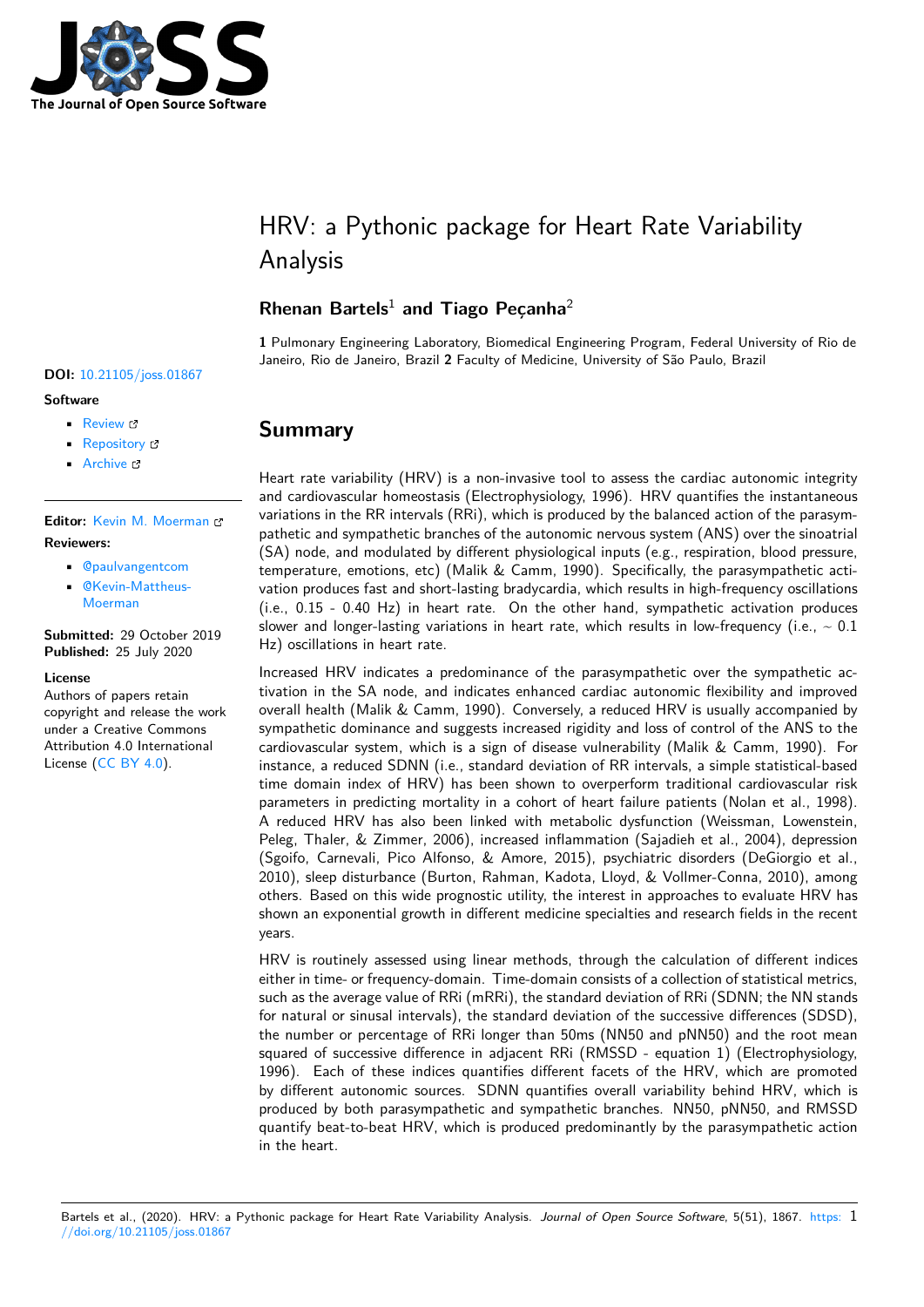

$$
RMSSD = \sqrt{\frac{1}{N-1} \sum_{j=1}^{N-1} (RRi_j - RRi_{j+1})^2}
$$

- Equation 1

where *N* is the count of RRi values and *RRi<sup>j</sup>* is the jth RRi value.

The frequency-domain analysis quantifies the extent of contribution of each frequency component to the overall heart rate fluctuation (Figure 2). The main frequency components are the VLF (i.e., very low frequency; *<* 0.04 Hz); LF (low frequency; 0.04-0.15 Hz) and the HF (i.e., high frequency; 0.15-0.40 Hz). The HF component is coupled with the respiratory fluctuation (i.e., respiratory sinus arrhythmia) and is produced by the parasympathetic modulation on the heart. The LF is mainly coupled with variations in the blood pressure (i.e., Mayer waves), and is thought to represent the modulation of both parasympathetic and sympathetic branches on the heart. The VLF does not have a defined physiological source, but it may involve alterations in heart rate produced by hormones and body temperature (Electrophysiology, 1996).

Roughly, frequency domain analysis involves the calculation of the spectral energy content of each frequency component through a power spectral density (PSD) estimation. Several methods have been developed to perform the PSD estimation and they are generally divided into two categories that provide comparable results: non-parametric and parametric methods, each with respective pros and cons (Electrophysiology, 1996). The Welch periodogram (Welch, 1967) is a non-parametric approach based on the Fourier Transform and consists of the average of several PSD estimations on different segments of the same RRi series, which is an important approach to reduce the spectral estimation variability (Welch, 1967). On the other hand, the autoregressive technique is the most widely used parametric method to estimate the spectral components of the HRV signal (Berntson et al., 1997). The PSD estimation with the autoregressive method consists of a parametric representation of the RRi series and the frequency response of the estimated model. From the estimated PSD, generally, the following indices presented in Table 1 are calculated.

| Variable                              | Units                                                                                            | <b>Frequency Band</b>                                              |
|---------------------------------------|--------------------------------------------------------------------------------------------------|--------------------------------------------------------------------|
| <b>Total Power</b><br>VLF<br>LF<br>НF | ms2<br>ms2<br>ms2<br>ms2                                                                         | $0 - 0.4$ Hz<br>$< 0.04$ Hz<br>$0.04 - 0.15$ Hz<br>$0.15 - 0.4$ Hz |
| LF/HF<br>LFn.u<br>HFn.u               | normalized units $\frac{LF}{TotalPower-VLF}$<br>normalized units $\frac{H F}{Total Power - VLF}$ |                                                                    |

Non-linear indices are also frequently used to extract information from the ANS based on the heart rate fluctuations patterns. The Poincaré ellipse plot belongs to the non-linear methods and consists of a diagram in which each RRi is plotted as a function of the previous RRi value (Berntson et al., 1997). In addition to the visual information about the RRi scatter given by the plot, two indices are extracted from this diagram: SD1 and SD2. The former reflects the short term fluctuations of the heart rate, and for this reason is highly correlated with the RMSSD, pNN50 and HF indices, while the latter reflects both short and long terms of the fluctuation of the heart rate and correlates with SDNN and LF indices. Additionaly, the SD1 index represents the standard deviation spread orthogonally to the identity line  $(y=x)$  and it is the ellipse width, whereas the SD2 index represents the standard deviation spread along the identity line and specifies the length of the ellipse. At the end of the following section, the Poincaré plot of a given RRi series is depicted using the module presented in the current article.

Bartels et al., (2020). HRV: a Pythonic package for Heart Rate Variability Analysis. *Journal of Open Source Software*, 5(51), 1867. https: 2//doi.org/10.21105/joss.01867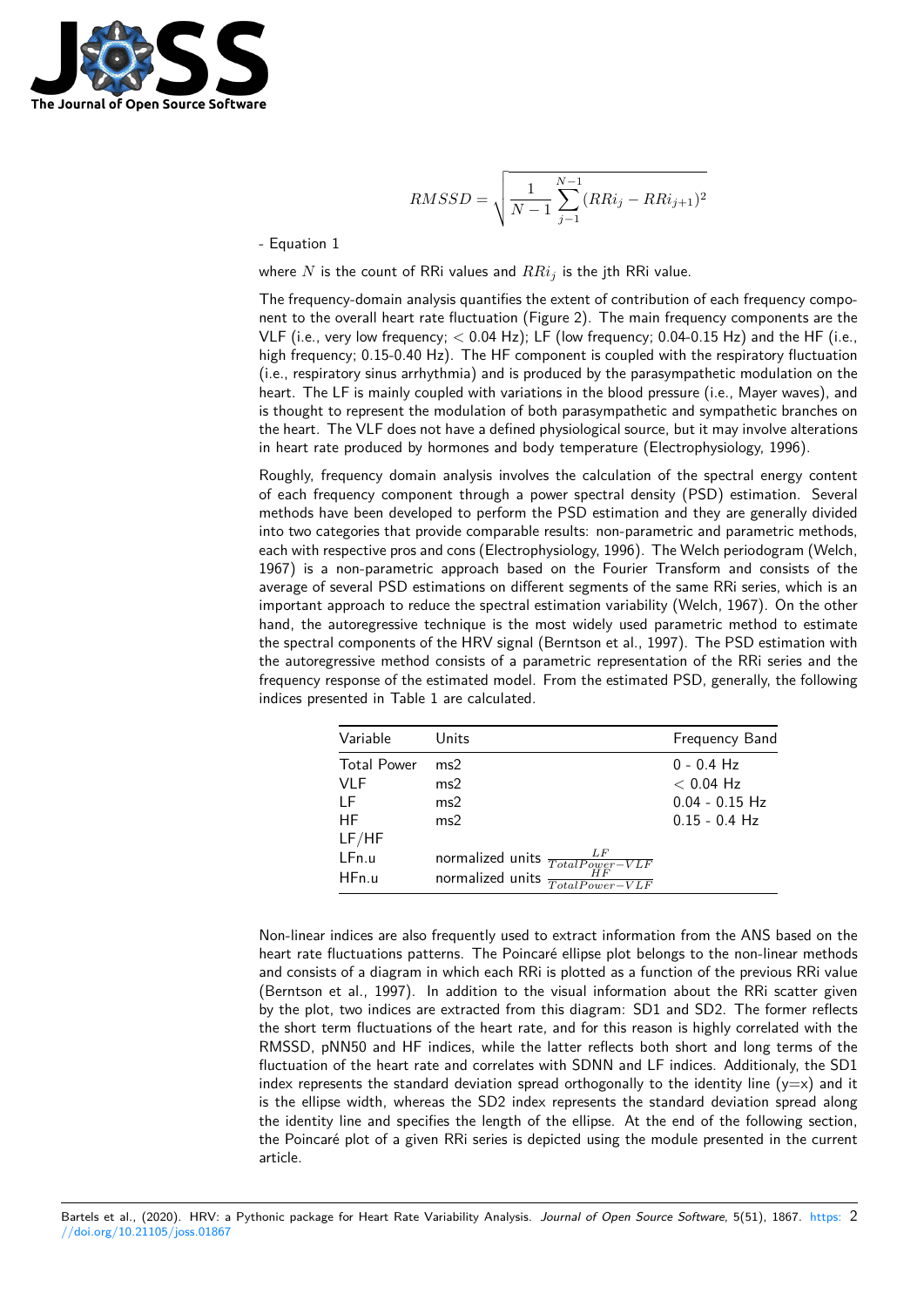

The calculation of the SD1 and SD2 can be derived from SDSD and SDNN values as shown by equations 2 and 3 below:

$$
SD1 = \sqrt{2SDNN^2 - 2SD2^2}
$$

- Equation 2

$$
SD2 = \sqrt{2SDNN^2 - \frac{1}{2}SDSD^2}
$$

- Equation 3

There are several software packages written in many different programming languages that offer functions to work with RRi signals. Some of them have a command-line interface (Rodrı́guez-Liñares, Vila, Mendez, Lado, & Olivieri, 2008) and others offer a user's interface to improve the interaction with the RRi series and the analyses (Tarvainen, Niskanen, Lipponen, Ranta-Aho, & Karjalainen, 2014, p. @bartels2017sinuscor). Specifically for Python, there is also open-source packages available and ready to work on HRV analisys, such as hrvanalysis, pyhrv (Gomes, Margaritoff, & Silva, 2019), and heartpy (Gent, Farah, Nes, & Arem, 2019). Although these modules do a great work offering many of the most widely used techniques to deal with tachograms and to extract relevant information from HRV signals, their functions interface (API) relies on RRi signals stored as Python iterable or numpy arrays [and is based](https://github.com/Aura-healthcare/hrvanalysis) mostly on the procedural programming paradigm.

The hrv is a simple and open-source Python module that comes with the most common techniques for filtering, detrending and extracting information about the ANS from the RRi signals without losing the power and flexibility of a native Python object and a numpy arrays (Oliphant, 2006). It brings the necessary methods to work with a tachogram encapsulated in a Python class. In other words, once an RRi class is instantiated there are several methods available for visualization, descriptive statistics, slicing the signal in shorter segments, and displaying the metadata of the series.

With many software available to work with HRV analysis, the main reason why the hrv module is being developed is to improve and simplify the interaction with an RRi series with idiomatic Python code, closer to the native objects of this language. The object-oriented approach offered by the present module allows a strong relation between the RRi series and its methods, especially regarding time information. With a class representing and encapsulating the RRi object, each RRi value is bound to its respective time information, and therefore, after actions like slicing and filtering, the RRi series still keeps track of its information. Additionally, the instance's properties help to keep the state of the RRi series, informing, for instance, if it is already detrended and/or resampled.

The following sections present the basic workflow with an RRi series and gives a better overview of the functionalities available in the hrv module, starting with reading a file containing a tachogram, visualizing the given RRi series, dealing with noise filtering and detrending and, finally, calculating the time/frequency domain and non-linear HRV indices.

# **Basic Usage**

This section presents a non-exhaustive walkthrough of the features offered by the hrv module. To have access to the source code and more usage examples, please refer to the software repository, the complete documentation or the notebooks with some use cases of the hrv module.

Once the RRi series is created in Python using the hrv.io submodule, which supports text, [CSV and](https://github.com/rhenanbartels/hrv) hrm (PolarTM[\) files, or from](https://hrv.readthedocs.io/en/latest/index.html) any Py[thon iterab](https://github.com/rhenanbartels/hrv/tree/master/notebooks)le (i.e lists, tuples, etc), [an RRi](https://github.com/rhenanbartels/hrv)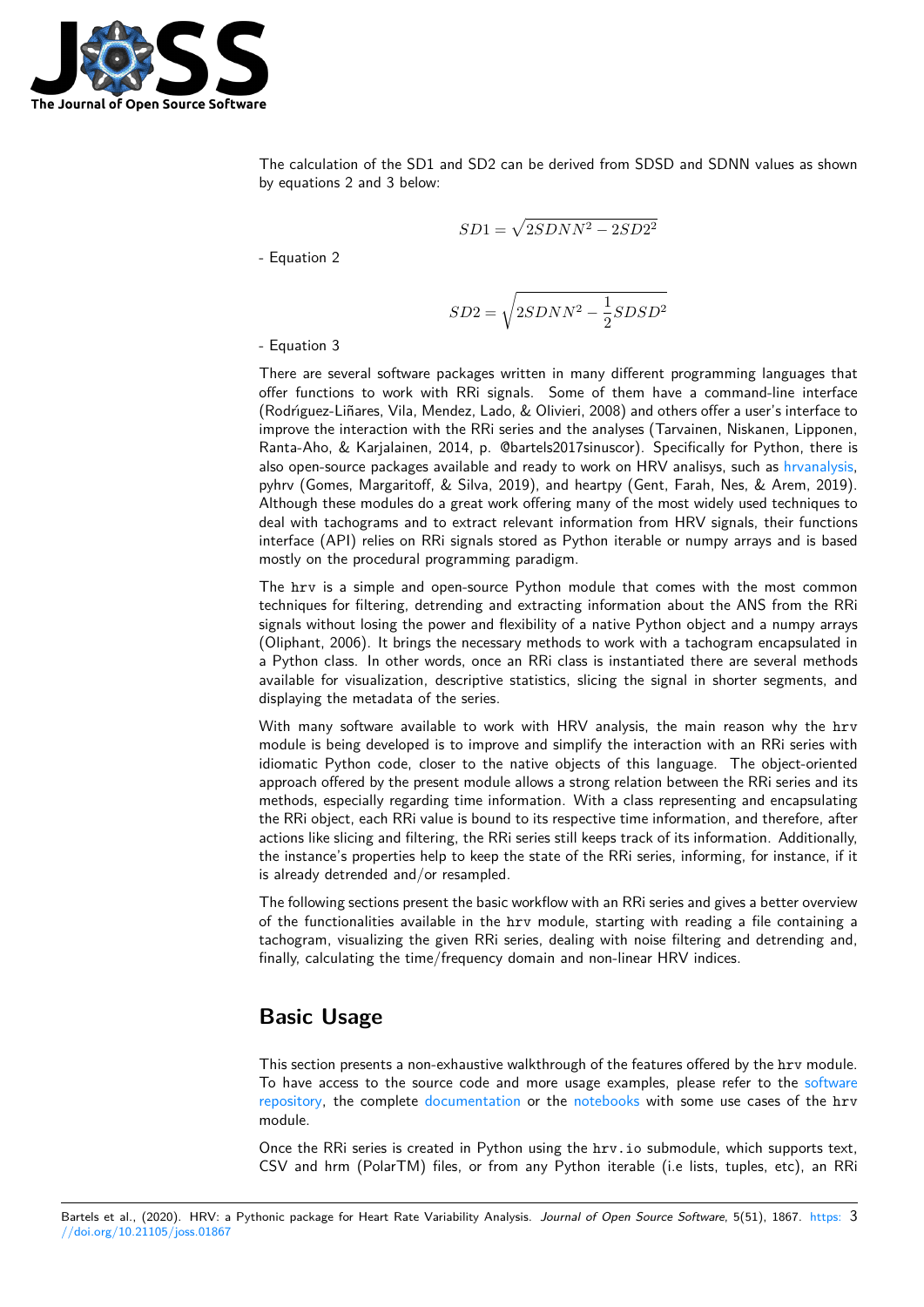

instance with the necessary methods to implement the Python iterable pattern is created. With the RRi object it is possible to iterate (i.e  $[r \text{ for } r \text{ in } r\text{ is series}]$ ), search for a value at a given index (i.e rri\_series[0]), and slice the tachogram (i.e rri\_series[5:10]). As the RRi class also implements some of the behaviors of the numpy array (Oliphant, 2006), it is possible to perform math operations with the tachogram, i.e: rri\_series / 1000.

The RRi class also has methods for basic statistical metrics calculation, such as average, standard deviation, min and max, and others. In order to access a complete Python dictionary containing all available statistical metrics of an RRi instance, it is possible to call the des cribe() method. Features for visualization are also present in the RRi class. In order to visualize the time series represented by the RRi series, the plot() method can be called. The visualization of the histograms showing the distributions of RRi or heart rate time series is also possible with the method hist().

#### **Read a file containing RRi values and visualising it**

The following code snippet shows how to read a RRi series from a single column CSV file and plot the respective series with black lines.

from hrv.io import read\_from\_csv rri = read\_from\_csv('path/to/file.csv') fig,  $ax = rri.plot(color='k')$ 



**Figure 1:** RR intervals of a young subject at rest condition produced with the plot() method from the RRi class.

To retrieve statistical properties of a RRi series the method describe() can be invoked:

desc = rri.describe()

desc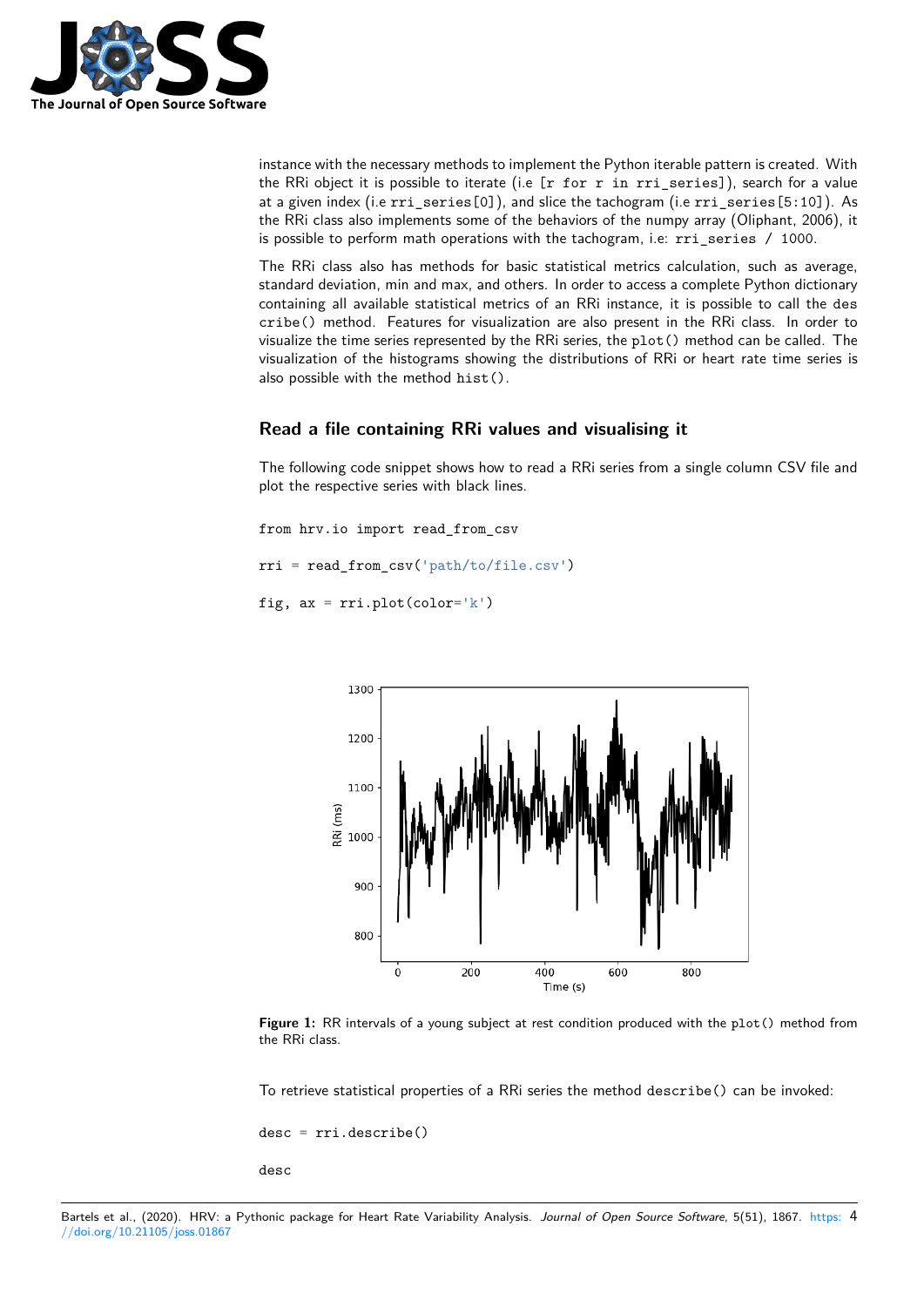

|           | rri     | hr    |  |
|-----------|---------|-------|--|
| min       | 750.00  | 66.30 |  |
| max       | 905.00  | 80.00 |  |
| mean      | 805.50  | 74.78 |  |
| var       | 2646.25 | 20.85 |  |
| std       | 51.44   | 4.57  |  |
| median    | 805.00  | 74.54 |  |
| amplitude | 155.00  | 13.70 |  |

```
print(desc['std'])
{'rri': 51.44171459039833, 'hr': 4.5662272355549725}
```
#### **Pre-processing**

#### **Filtering the RRi series**

In some cases and for many different reasons, the tachogram may present with movement artifacts or undesired RRi values, which may jeopardize the analysis results. One way to deal with this scenario is to apply filters to the RRi series. For this reason, the hrv package offers four lowpass filters for noise removal: moving average, which given an order value *N*, replaces every RRi value by the average of its *N* neighbors values; the moving median, which works similarly to the moving average filter, but apply the median function; the quotient filter (Piskorski & Guzik, 2005), that removes the RRi values which the ratio with its adjacent RRi is greater than 1.2 or smaller than 0.8; and finally, the threshold filter, which is inspired in Kubios (Tarvainen et al., 2014) threshold-based artifact correction algorithm: each RRi is compared to a local value consisting of the median of adjacent RRi. If the difference between a given RRi and the local median is greater than the threshold in milliseconds this RRi is considered an ectopic beat. Ectopic RRi values are replaced with cubic spline interpolation of the entire tachogram.

from hrv.filters import moving\_median, quotient

filt\_rri\_median = moving\_median(rri, order=3)  $filt\_rri\_quotient = quotient(rri)$ 

filt\_rri\_median.plot(ax=ax) filt\_rri\_quotient.plot(ax=ax)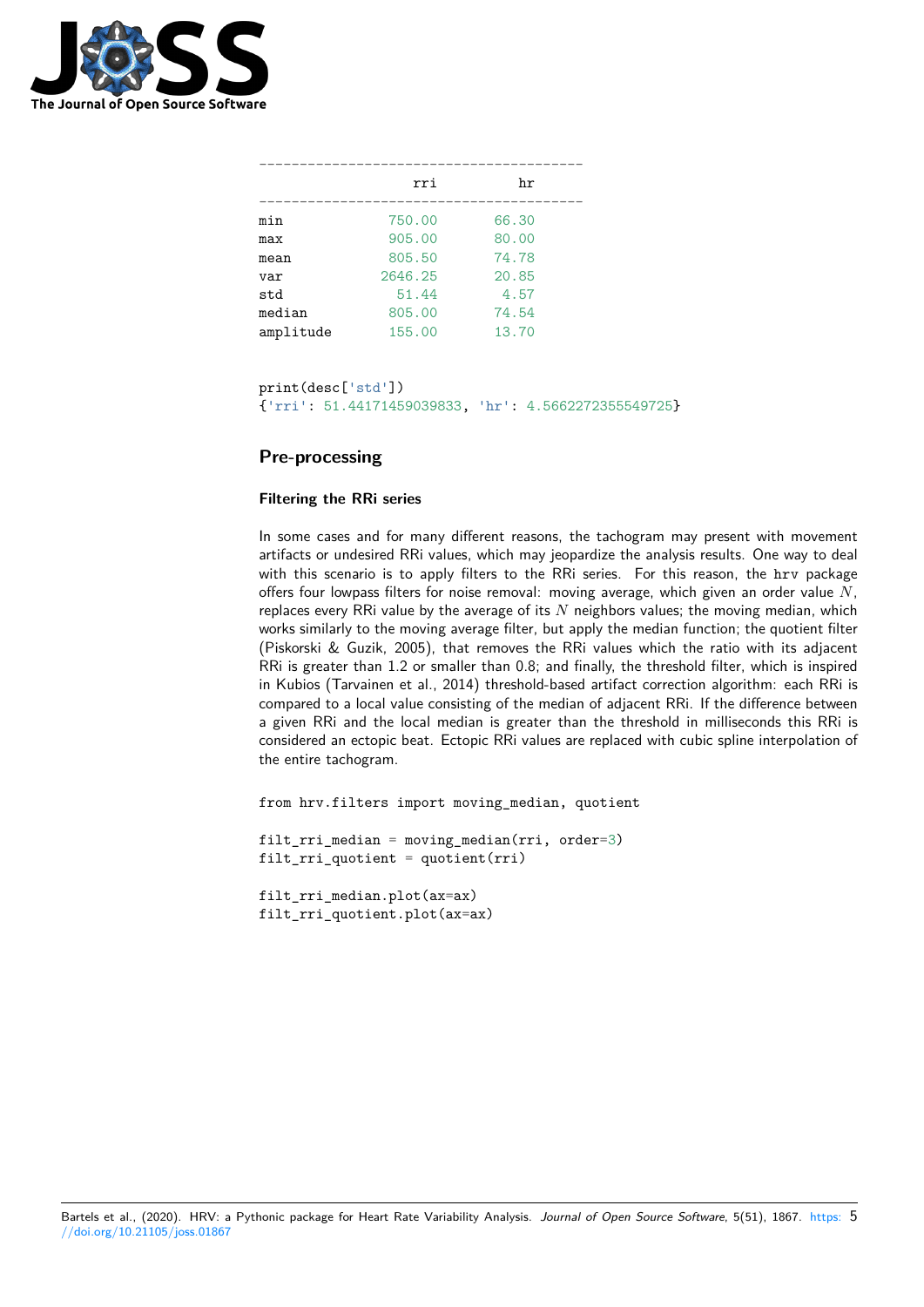



**Figure 2:** The left panel shows the original RRi (blue line) and after filtering with a moving median filter with order equal to 3 (orange line). The left panel depicts the original RRi (blue line) and after filtering with a quotient filter (orange line). This picture was created using the plot() method from the RRi instance.

#### **Detrending the RRi series**

Although the very-low-frequency components of the PSD function might have useful information, they are generally removed from the RRi signals before the frequency-domain analysis is performed. This pre-processing step before the frequency-domain analysis is important to remove intrinsic slow trends that are present in the HR fluctuation. This non-stationary behavior may contaminate the overall dynamic of the RRi series and influence the results, especially the VLF and LF measures (Tarvainen, Ranta-Aho, & Karjalainen, 2002). For this reason, several methods have been developed to extract the frequency components responsible for the non-stationary behavior of the RRi series.

Among the methods available in the literature for detrending the RRi series, the hrv module offers the polynomial detrend, which consists of the subtraction of a *N th* degree polynomial from the RRi signal, where *N* is smaller than the length of the tachogram. It also offers the Smoothness Priors method (Tarvainen et al., 2002), which is widely used in HRV analyses and acts as a lowpass filter to remove complex trends from the RRi series. Finally, the hrv module also offers a detrending method that uses the Savitsky-Golay lowpass filter to remove low-frequency trends from the RRi series. The following code fragment applies the polynomial detrend with a degree equal to 1 and the Savitsky-Golay filter to remove the slow frequency components from an RRi recorded during rest.

```
from hrv.detrend import polynomial_detrend, sg_detrend
from hrv.sampledata import load_rest_rri
```

```
rri = load_rest_rri()
detrended_rri_poly = polynomial_detrend(rri, degree=1)
detrended_rri_sg = sg_detrend(rri, window_length=51, polyorder=3)
```

```
detrended_rri_poly.plot()
detrended_rri_sg.plot()
```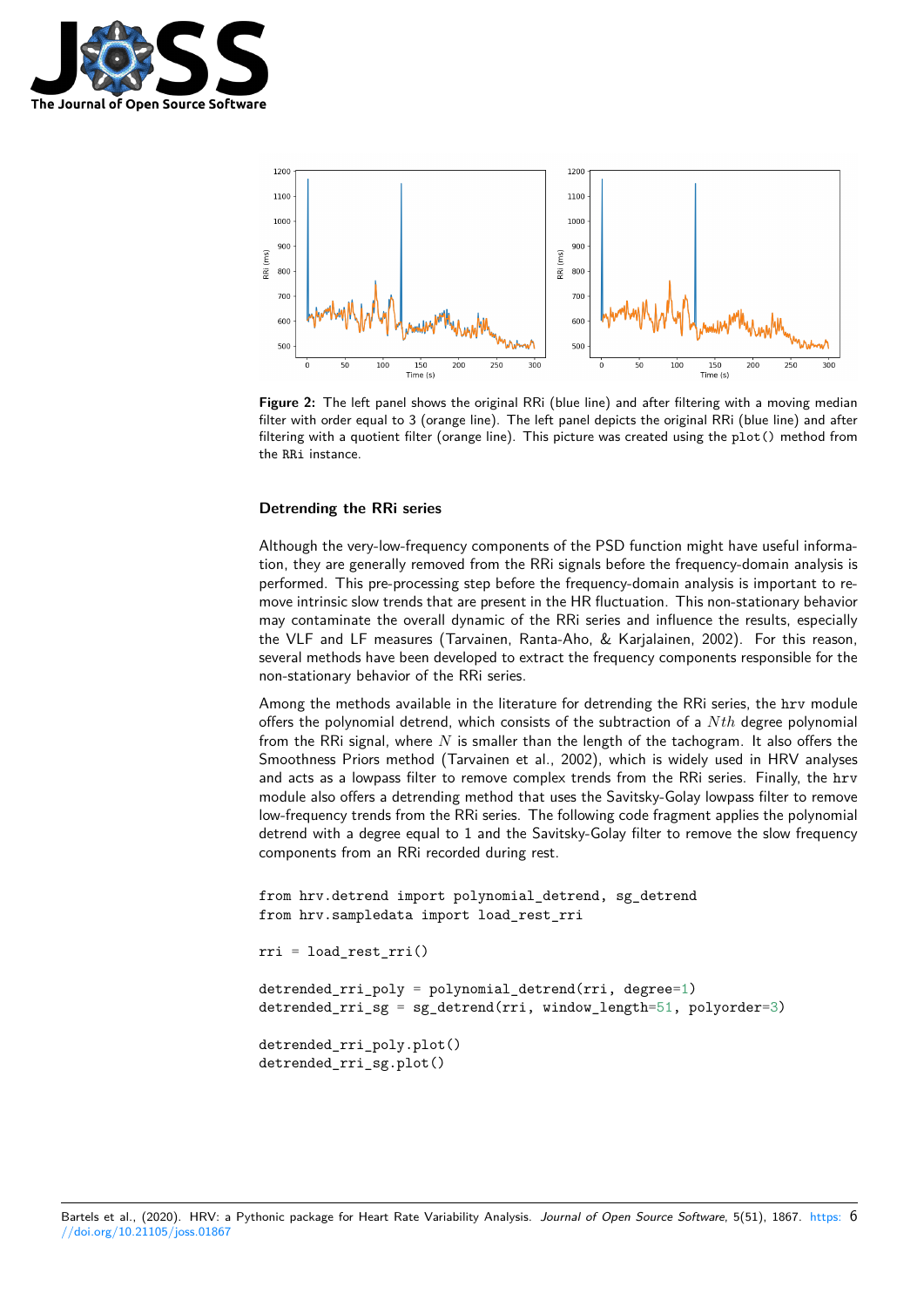



**Figure 3:** The left panel shows the original RRi (blue line) and after detrending with polynomial function with degree equal to 1 (black line). The left panel depicts the original RRi (blue line) and after detreding with a Savitsky-Golay lowpass filter (black line).

#### **Analyses**

#### **Time Domain**

In order to calculate the time-domain indices, the function time\_domain can be imported from the submodule hrv.classical and applied to any Python iterable containing the RRi series including the RRi instance from the module presented in this article.

```
from hrv.classical import time_domain
```

```
results = time\_domain(rri)print(results)
```

```
{'mhr': 66.528130159638053,
 'mrri': 912.50302419354841,
 'nn50': 337,
 'pnn50': 33.971774193548384,
 'rmssd': 72.849900286450023,
 'sdnn': 96.990569261440797
 'sdsd': 46.233829821038042}
```
#### **Frequency Domain**

Similarly to the time\_domain function, to calculate the frequency-domain indices, the fre quecy\_domain, which is also placed in the hrv.classical submodule, can be used. The frequency\_domain function present in the hrv module takes care of the pre-processing steps: the detrending of the RRi series (which the default is a linear function, but can be any custom Python function), interpolation using cubic splines (also accepts linear interpolation) and resampling at a given frequency, the default is 4Hz.

When Welch's method is selected, a window function (default: hanning), the number of RRi values per segment and the length of superposition between adjacent segments can be chosen. When the AR method is selected, the order of the model (default 16) can be set.

The area under the curve of each frequency range in the estimated PSD is calculated using the trapezoidal method. As a default, the hrv module uses the frequencies cutoffs shown in Table 1 to limit the integration range of each frequency domain indices, however, it is possible to set the frequency range of VLF, LF, and HF in the frequency\_domain function call.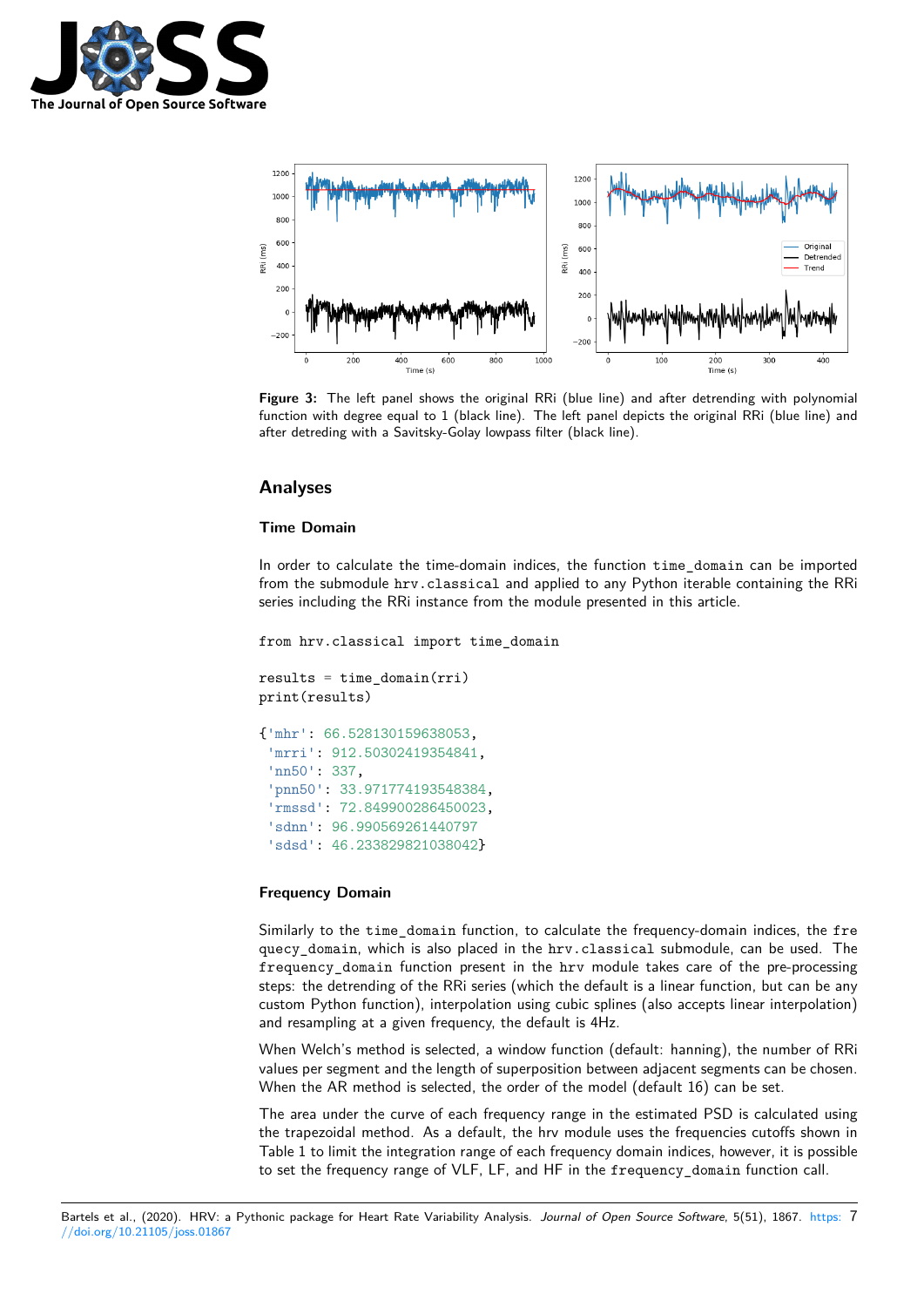

```
from hrv.classical import frequency_domain
results = frequency_domain(
    rri=rri,
    fs=4.0,
    method='welch',
    interp_method='cubic',
    detrend='linear'
)
print(results)
{'hf': 1874.6342520920668,
 'hfnu': 27.692517001462079,
 'lf': 4894.8271587038234,
 'lf_hf': 2.6110838171452708,
 'lfnu': 72.307482998537921,
 'total_power': 7396.0879278950533,
 'vlf': 626.62651709916258}
```


**Figure 4:** Power Spectral Density of a RRi series estimated with the Welch's method.

#### **Non-linear**

Finally, among the non linear metrics, hrv module offers SD1 and SD2, which can be calculated with the non\_linear function from the hrv.classical submodule.

from hrv.classical import non\_linear  $results = non-linear(rri)$ print(results) {'sd1': 51.538501037146382, 'sd2': 127.11460955437322}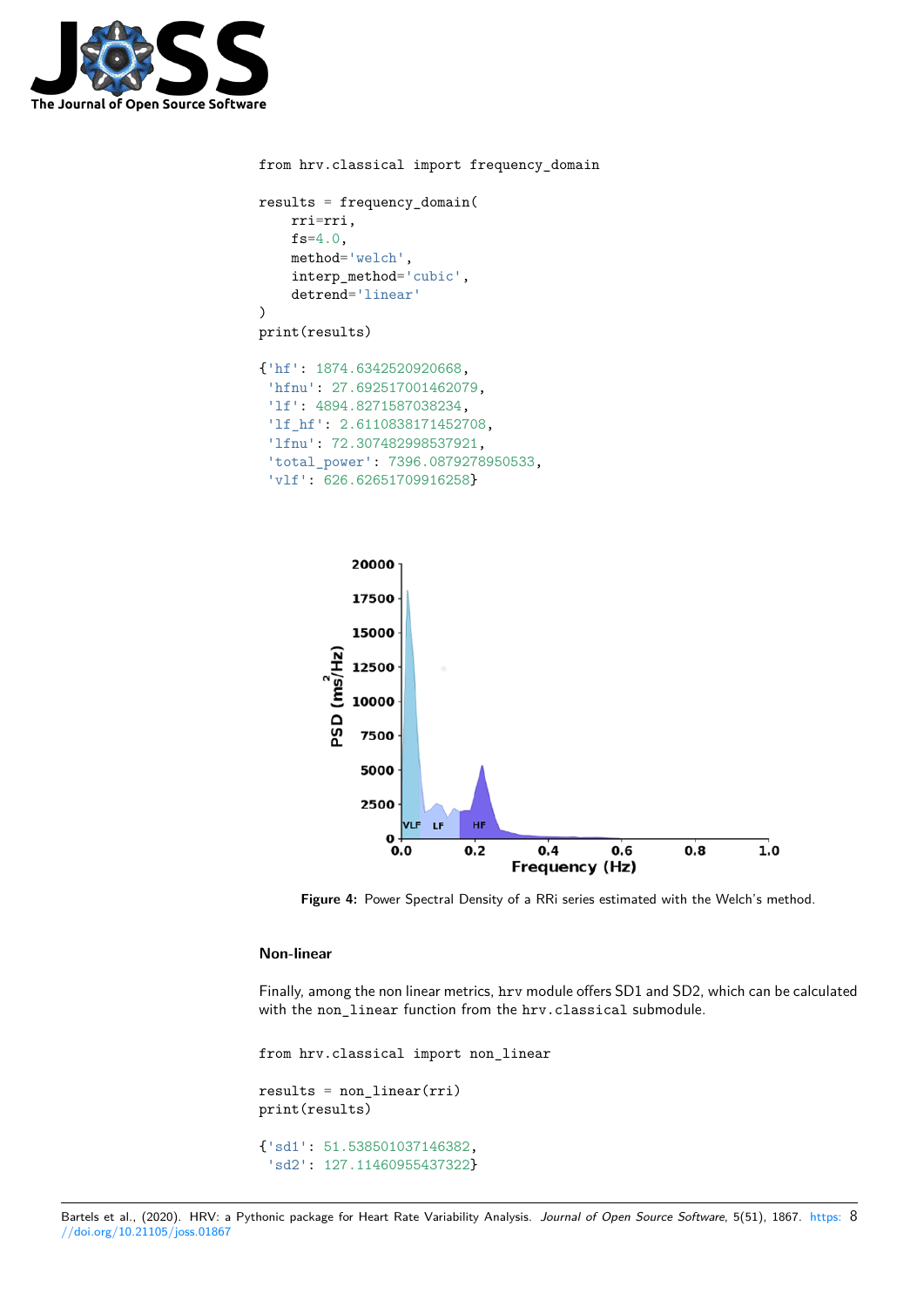

The respective Poincaré plot of a given RRi series can be depicted with the poincare\_plot() method, as follows:

rri.poincare\_plot()



**Figure 5:** Poincaré plot of a given RRi series.

# **Dependencies**

The hrv package depends on the following modules: numpy (Oliphant, 2006), matplotlib (Hunter, 2007), scipy (Jones, Oliphant, Peterson, & others, 2001) and spectrum (Cokelaer & Hasch, 2017).

### **Acknowledgements**

The authors are grateful to CAPES (Coordenadoria de Aperfeiçoamento de Pessoal de Nível Superior), FAPERJ (Fundação de Amparo à Pesquisa do Estado do Rio de Janeiro), FAPESP (2016/23319-0 - Fundação de Amparo à Pesquisa do Estado do São Paulo) and CNPq (Conselho Nacional de Desenvolvimento Científico e Tecnológico) for financial support. We are also grateful to Wilson Mello a.k.a Bakudas for creating the nice logo of the hrv module.

### **References**

- Bartels, R., Neumamm, L., Peçanha, T., & Carvalho, A. R. S. (2017). SinusCor: An advanced tool for heart rate variability analysis. *Biomedical engineering online*, *16*(1), 110. doi:10. 1186/s12938-017-0401-4
- Berntson, G. G., Thomas Bigger Jr, J., Eckberg, D. L., Grossman, P., Kaufmann, P. G., Malik, M., Nagaraja, H. N., et al. (1997). Heart rate variability: Origins, methods, [and](https://doi.org/10.1186/s12938-017-0401-4)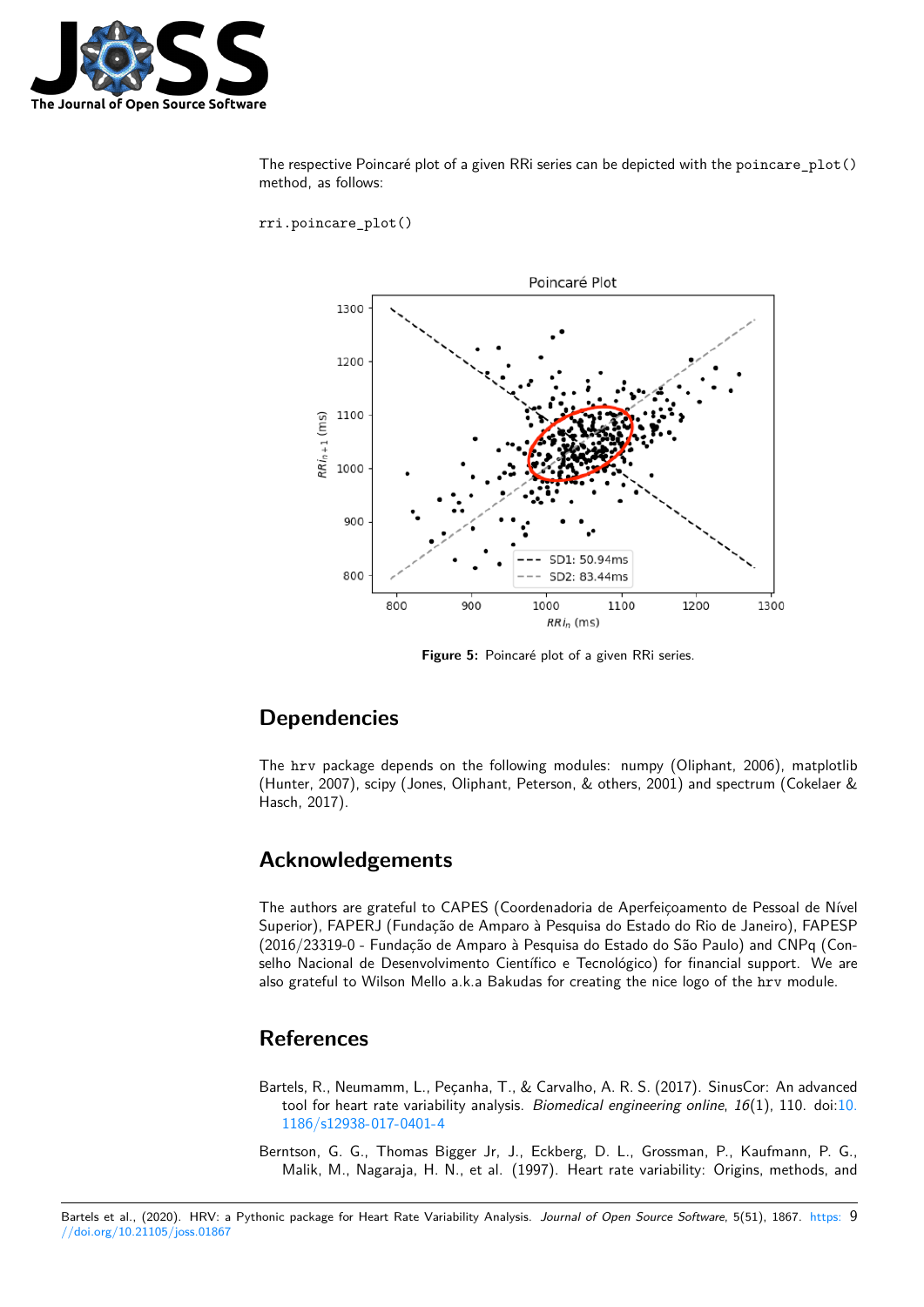

interpretive caveats. *Psychophysiology*, *34*(6), 623–648. doi:10.1111/j.1469-8986.1997. tb02140.x

- Burton, A., Rahman, K., Kadota, Y., Lloyd, A., & Vollmer-Conna, U. (2010). Reduced heart rate variability predicts poor sleep quality in a case–control study of chronic fatigue [syndrome.](https://doi.org/10.1111/j.1469-8986.1997.tb02140.x) *Experimental brain research*, *204*(1), 71–78. doi:1[0.1007/s00221-010-2296-1](https://doi.org/10.1111/j.1469-8986.1997.tb02140.x)
- Cokelaer, T., & Hasch, J. (2017). 'Spectrum': Spectral analysis in python. *J. Open Source Software*, *2*(18), 348. doi:10.21105/joss.00348
- DeGiorgio, C. M., Miller, P., Meymandi, S., Chin, A., Epps, [J., Gordon, S., Gornbein, J.](https://doi.org/10.1007/s00221-010-2296-1), et al. (2010). RMSSD, a measure of vagus-mediated heart rate variability, is associated with risk factors for sude[p: The sudep-7 inven](https://doi.org/10.21105/joss.00348)tory. *Epilepsy & Behavior*, *19*(1), 78–81. doi:10.1016/j.yebeh.2010.06.011
- Electrophysiology, T. F. of the E. S. of C. the N. A. S. of P. (1996). Heart rate variability: Standards of measurement, physiological interpretation, and clinical use. *Circulation*, *93*([5\), 1043–1065. doi:10.1161/0](https://doi.org/10.1016/j.yebeh.2010.06.011)1.CIR.93.5.1043
- Gent, P. van, Farah, H., Nes, N. van, & Arem, B. van. (2019). Analysing noisy driver physiology real-time using off-the-shelf sensors: Heart rate analysis software from the taking the fast lane project. *[Journal of Open Res](https://doi.org/10.1161/01.CIR.93.5.1043)earch Software*, *7*(1). doi:10.5334/jors. 241
- Gomes, P., Margaritoff, P., & Silva, H. (2019). pyHRV: Development and evaluation of an open-source python toolbox for heart rate variability (HRV). In *Proc. I[nt'l conf. On](https://doi.org/10.5334/jors.241) [elec](https://doi.org/10.5334/jors.241)trical, electronic and computing engineering (icetran)* (pp. 822–828).
- Hunter, J. D. (2007). Matplotlib: A 2D graphics environment. *Computing in Science & Engineering*, *9*(3), 90–95. doi:10.1109/MCSE.2007.55
- Jones, E., Oliphant, T., Peterson, P., & others. (2001). SciPy: Open source scientific tools for Python. Retrieved from http://www.scipy.org/
- Malik, M., & Camm, A. J. (1990)[. Heart rate variability.](https://doi.org/10.1109/MCSE.2007.55) *Clinical cardiology*, *13*(8), 570–576. doi:10.1002/clc.4960130811
- Nolan, J., Batin, P. D., Andre[ws, R., Lindsay, S. J.,](http://www.scipy.org/) Brooksby, P., Mullen, M., Baig, W., et al. (1998). Prospective study of heart rate variability and mortality in chronic heart fail[ure: Results of the united](https://doi.org/10.1002/clc.4960130811) kingdom heart failure evaluation and assessment of risk trial (uk-heart). *Circulation*, *98*(15), 1510–1516. doi:10.1161/01.cir.98.15.1510
- Oliphant, T. (2006). NumPy: A guide to NumPy. USA: Trelgol Publishing. Retrieved from http://www.numpy.org/
- Piskorski, J., & Guzik, P. (2005). Filtering poincare plots. *[Computational meth](https://doi.org/10.1161/01.cir.98.15.1510)ods in science and technology*, *11*(1), 39–48. doi:10.12921/cmst.2005.11.01.39-48
- Ro[drı́guez-Liñares, L., Vila,](http://www.numpy.org/) X., Mendez, A., Lado, M., & Olivieri, D. (2008). RHRV: An r-based software package for heart rate variability analysis of ecg recordings. In *3rd iberian conference in systems and informa[tion technologies \(cisti 2008\)](https://doi.org/10.12921/cmst.2005.11.01.39-48)* (pp. 565–574).
- Sajadieh, A., Nielsen, O. W., Rasmussen, V., Hein, H. O., Abedini, S., & Hansen, J. F. (2004). Increased heart rate and reduced heart-rate variability are associated with subclinical inflammation in middle-aged and elderly subjects with no apparent heart disease. *European heart journal*, *25*(5), 363–370. doi:10.1016/j.ehj.2003.12.003
- Sgoifo, A., Carnevali, L., Pico Alfonso, M. de los A., & Amore, M. (2015). Autonomic dysfunction and heart rate variability in depression. *Stress*, *18*(3), 343–352. doi:10.3109/ 10253890.2015.1045868
- Tarvainen, M. P., Niskanen, J.-P., Lipponen, J[. A., Ranta-Aho, P. O., &](https://doi.org/10.1016/j.ehj.2003.12.003) Karjalainen, P. A. (2014). Kubios hrv–heart rate variability analysis software. *Computer met[hods and](https://doi.org/10.3109/10253890.2015.1045868) [programs in biomedicine](https://doi.org/10.3109/10253890.2015.1045868)*, *113*(1), 210–220. doi:10.1016/j.cmpb.2013.07.024